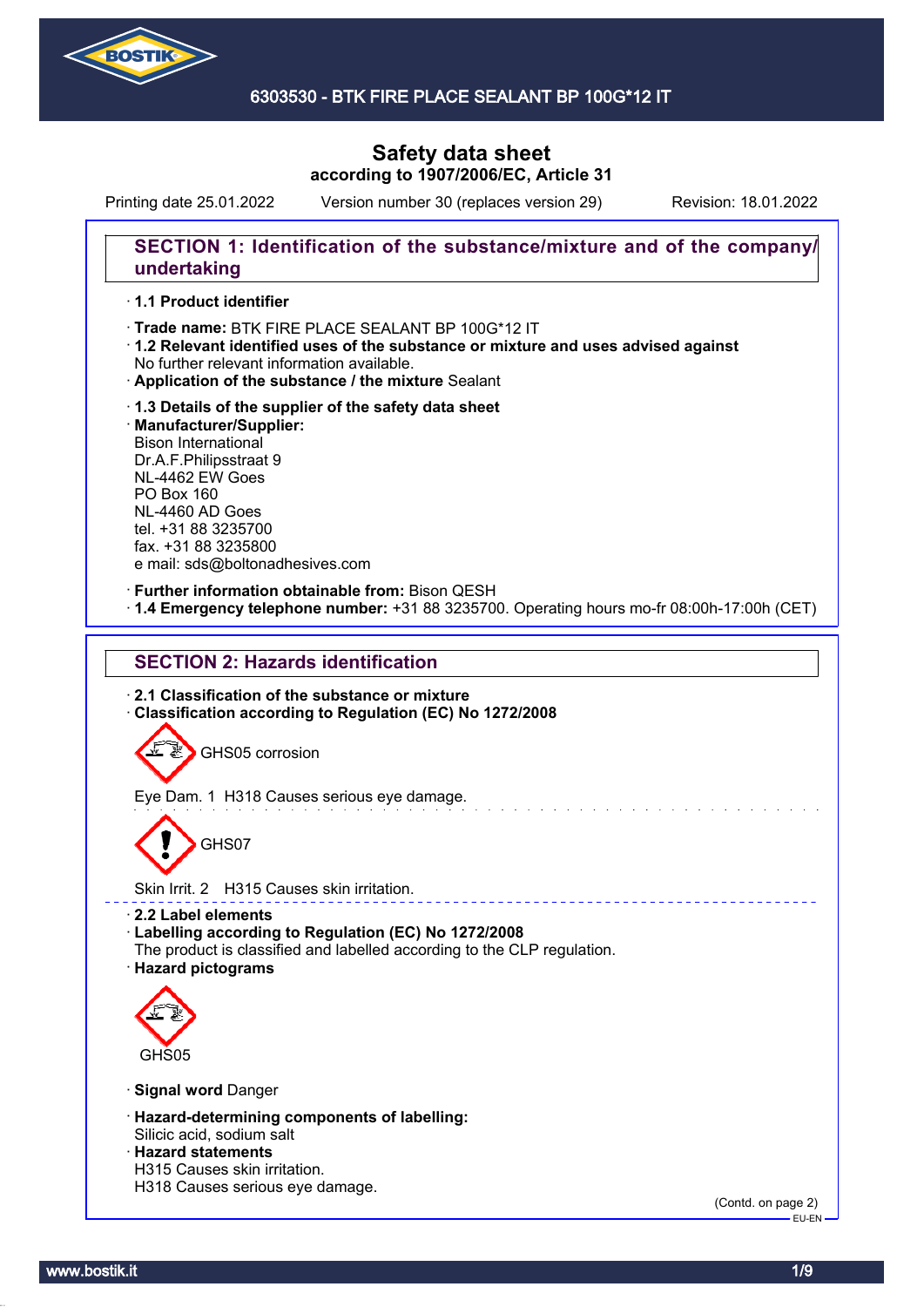

Printing date 25.01.2022 Version number 30 (replaces version 29) Revision: 18.01.2022

### Trade name: BTK FIRE PLACE SEALANT BP 100G\*12 IT

#### · **Precautionary statements**

(Contd. of page 1)

- P101 If medical advice is needed, have product container or label at hand.<br>P102 Keep out of reach of children.
- P102 Keep out of reach of children.<br>P264 Wash hands thoroughly after
	- Wash hands thoroughly after handling.
- P280 Wear protective gloves / eye protection / face protection.

P305+P351+P338 IF IN EYES: Rinse cautiously with water for several minutes. Remove contact lenses, if present and easy to do. Continue rinsing.

- P310 Immediately call a POISON CENTER/doctor.
- · **2.3 Other hazards**

### · **Results of PBT and vPvB assessment**

- · **PBT:** Not applicable.
- · **vPvB:** Not applicable.

## **SECTION 3: Composition/information on ingredients**

- · **3.2 Mixtures**
- · **Description:** Sealant
- · **Dangerous components:**

| Dangerous components.                                   |                                                                |        |
|---------------------------------------------------------|----------------------------------------------------------------|--------|
| CAS: 14808-60-7                                         | Quartz (SiO2)                                                  | 25-50% |
| EINECS: 238-878-4                                       | STOT RE 2, H373                                                |        |
| Reg.nr.: Exempt                                         | Specific concentration limits: STOT RE 1; H372: $C \ge 99\%$   |        |
|                                                         | STOT RE 2; H373: 99 % $\leq C$ <                               |        |
|                                                         | $99\%$                                                         |        |
| CAS: 1344-09-8                                          | Silicic acid, sodium salt                                      | 10-25% |
| EINECS: 215-687-4                                       | Eye Dam. 1, H318; $\circled{}$ Skin Irrit. 2, H315; STOT SE 3, |        |
| Reg.nr.: 01-2119448725-31   H335                        |                                                                |        |
| A statistic series to $\mathcal{L}$ , and a statistical |                                                                |        |

#### · **Additional information:**

The hazard of CAS No. 14808-60-7 is only applicable for respirable dust.

For the wording of the listed hazard phrases refer to section 16.

## **SECTION 4: First aid measures**

#### · **4.1 Description of first aid measures**

- · **General information:** No special measures required.
- · **After inhalation:**

In case of unconsciousness place patient stably in side position for transportation.

- · **After skin contact:** Immediately wash with water and soap and rinse thoroughly.
- · **After eye contact:**

Rinse opened eye for several minutes under running water. Then consult a doctor.

- · **After swallowing:** If symptoms persist consult doctor.
- · **4.2 Most important symptoms and effects, both acute and delayed** No further relevant information available.
- · **4.3 Indication of any immediate medical attention and special treatment needed** No further relevant information available.

 EU-EN (Contd. on page 3)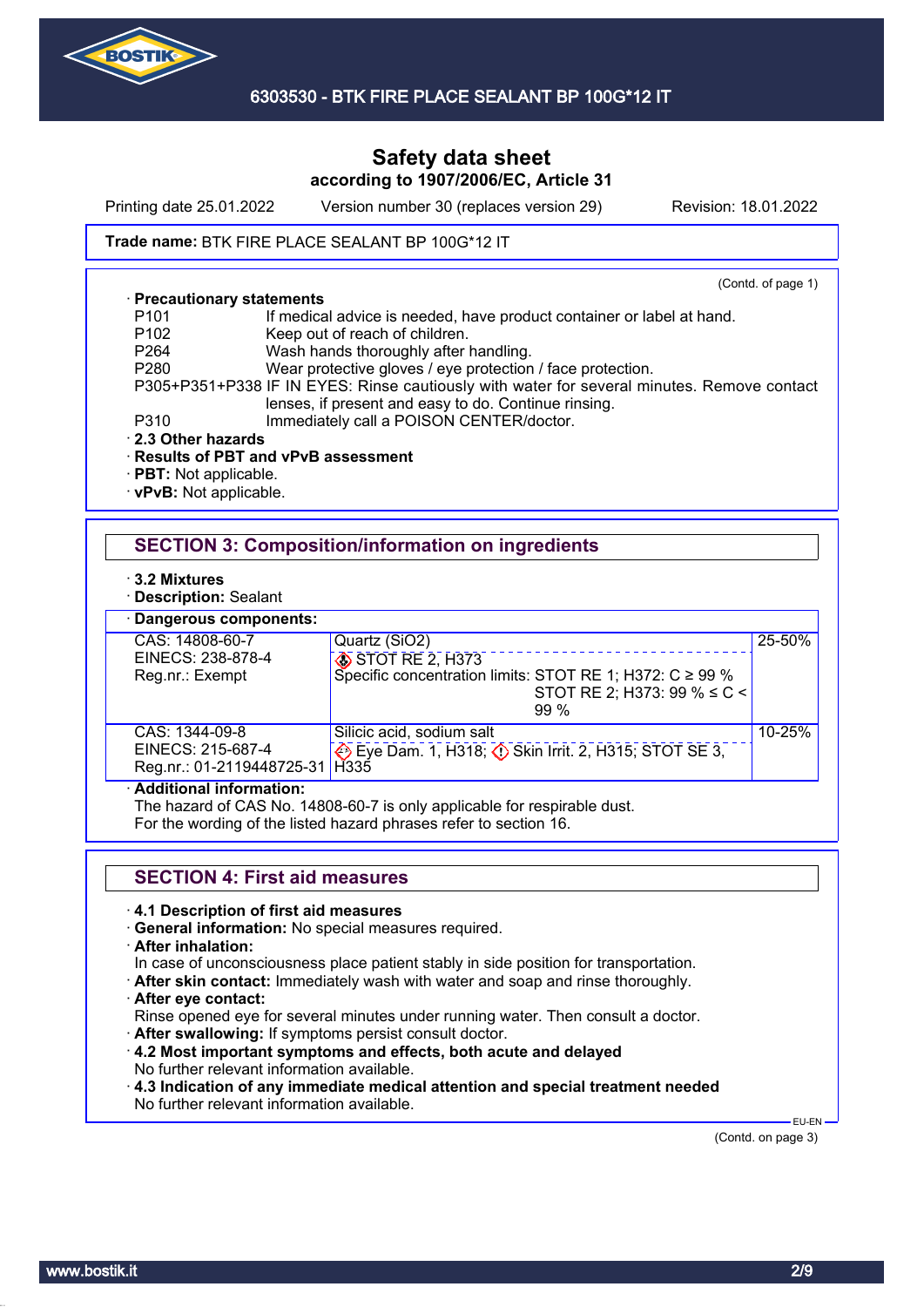

Printing date 25.01.2022 Version number 30 (replaces version 29) Revision: 18.01.2022

#### Trade name: BTK FIRE PLACE SEALANT BP 100G\*12 IT

(Contd. of page 2)

### **SECTION 5: Firefighting measures**

- · **5.1 Extinguishing media**
- · **Suitable extinguishing agents:** Use fire extinguishing methods suitable to surrounding conditions. · **5.2 Special hazards arising from the substance or mixture**
- No further relevant information available.
- · **5.3 Advice for firefighters**
- · **Protective equipment:** No special measures required.

### **SECTION 6: Accidental release measures**

- · **6.1 Personal precautions, protective equipment and emergency procedures**
- Wear protective equipment. Keep unprotected persons away.
- · **6.2 Environmental precautions:** Do not allow to enter sewers/ surface or ground water.
- · **6.3 Methods and material for containment and cleaning up:**

Send for recovery or disposal in suitable receptacles.

Absorb with liquid-binding material (sand, diatomite, acid binders, universal binders, sawdust). Use neutralising agent.

Dispose contaminated material as waste according to item 13.

· **6.4 Reference to other sections**

See Section 7 for information on safe handling.

See Section 8 for information on personal protection equipment.

See Section 13 for disposal information.

## **SECTION 7: Handling and storage**

· **7.1 Precautions for safe handling** No special precautions are necessary if used correctly. · **Information about fire - and explosion protection:** No special measures required.

· **7.2 Conditions for safe storage, including any incompatibilities**

· **Storage:**

· **Requirements to be met by storerooms and receptacles:** No special requirements.

· **Information about storage in one common storage facility:** Not required.

· **Further information about storage conditions:** Keep container tightly sealed.

· **Storage class:** 12

· **7.3 Specific end use(s)** No further relevant information available.

## **SECTION 8: Exposure controls/personal protection**

- · **8.1 Control parameters**
- · **Ingredients with limit values that require monitoring at the workplace:**
- The product does not contain any relevant quantities of materials with critical values that have to be monitored at the workplace.
- · **Additional information:** The lists valid during the making were used as basis.
- · **8.2 Exposure controls**
- · **Appropriate engineering controls** No further data; see item 7.

(Contd. on page 4) EU-EN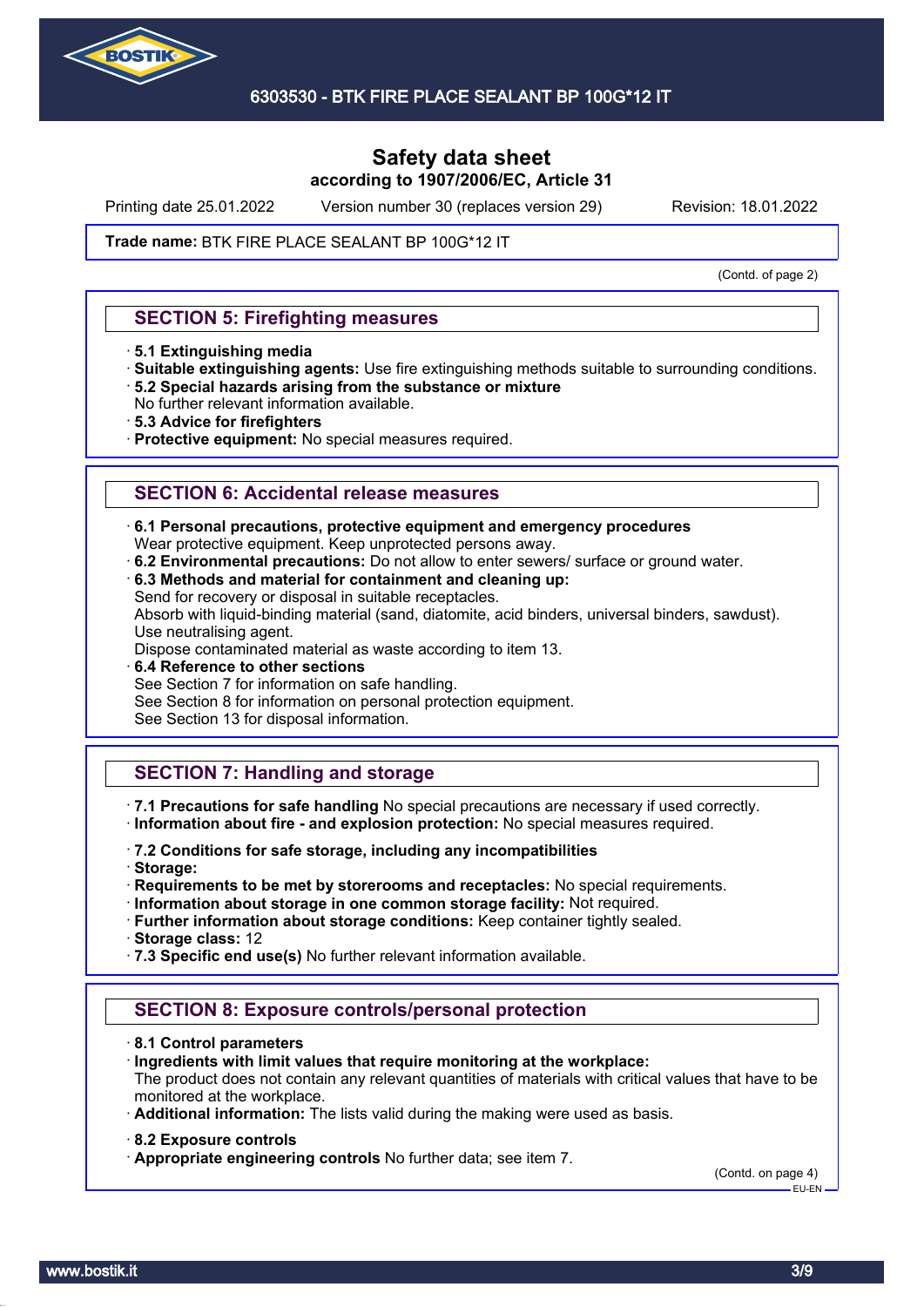

Printing date 25.01.2022 Version number 30 (replaces version 29) Revision: 18.01.2022

### Trade name: BTK FIRE PLACE SEALANT BP 100G\*12 IT



(Contd. on page 5) EU-EN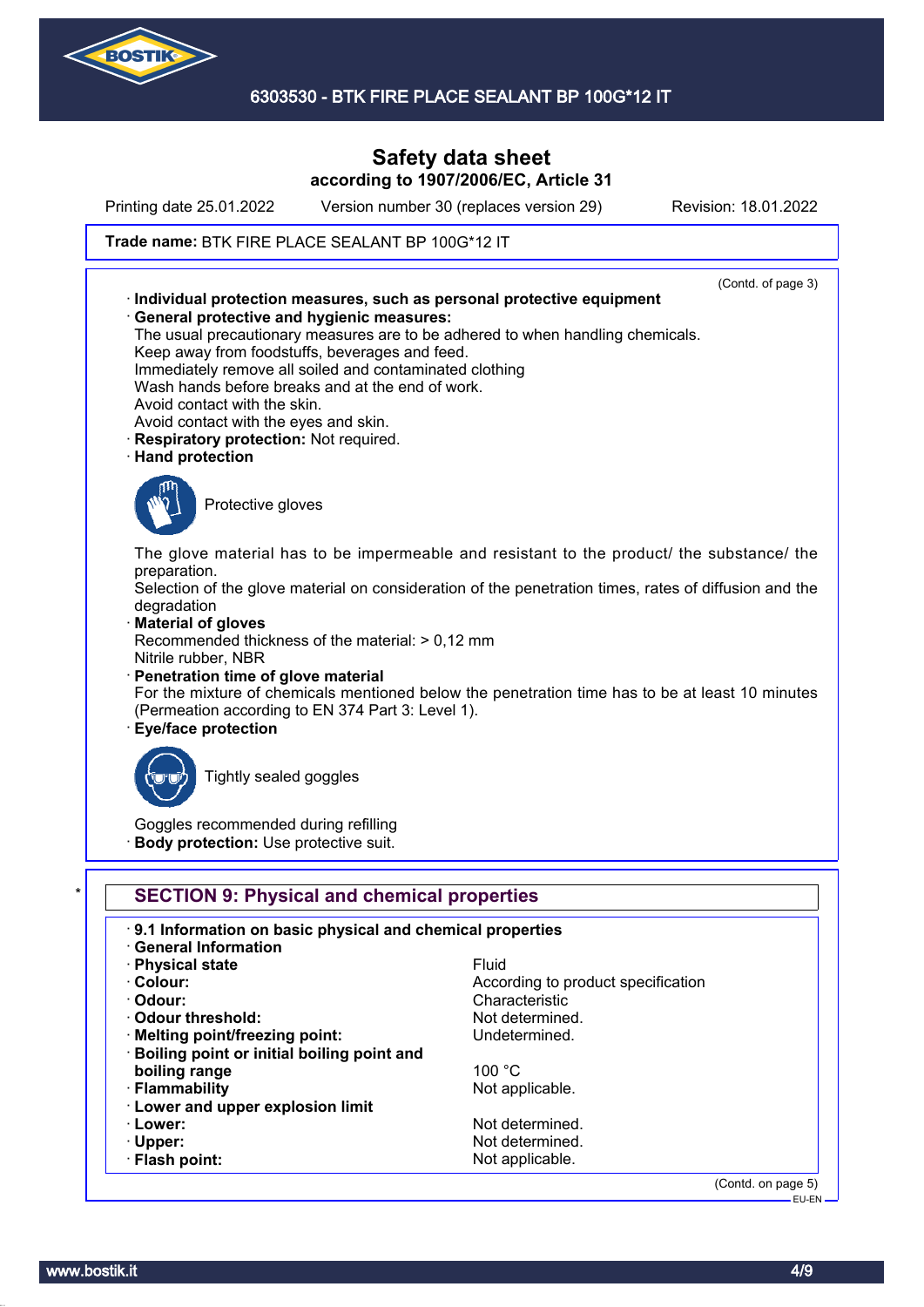

Printing date 25.01.2022 Version number 30 (replaces version 29) Revision: 18.01.2022

#### Trade name: BTK FIRE PLACE SEALANT BP 100G\*12 IT

|                                                                                                   | (Contd. of page 4)                                                                                                                                                       |
|---------------------------------------------------------------------------------------------------|--------------------------------------------------------------------------------------------------------------------------------------------------------------------------|
| <b>Auto-ignition temperature:</b><br>· Decomposition temperature:<br>$\cdot$ pH at 20 $\degree$ C | Product is not selfigniting.<br>Not determined.<br>10                                                                                                                    |
| · Viscosity:                                                                                      |                                                                                                                                                                          |
| · Kinematic viscosity                                                                             | Not determined.                                                                                                                                                          |
| · Dynamic:                                                                                        | Not determined.                                                                                                                                                          |
| · Solubility                                                                                      |                                                                                                                                                                          |
| water:                                                                                            | Not miscible or difficult to mix.                                                                                                                                        |
| · Partition coefficient n-octanol/water (log                                                      |                                                                                                                                                                          |
| value)                                                                                            | Not determined.                                                                                                                                                          |
| Vapour pressure at 20 °C:                                                                         | 23 <sub>hPa</sub>                                                                                                                                                        |
| · Density and/or relative density                                                                 |                                                                                                                                                                          |
| · Density at 20 °C:                                                                               | 1.803-1.906 g/cm <sup>3</sup>                                                                                                                                            |
| · Relative density                                                                                | Not determined.                                                                                                                                                          |
| · Vapour density                                                                                  | Not determined.                                                                                                                                                          |
| 9.2 Other information                                                                             | All relevant physical data were determined for the<br>mixture. All non-determined data are not<br>measurable or not relevant for the<br>characterization of the mixture. |
| · Appearance:                                                                                     |                                                                                                                                                                          |
| $\cdot$ Form:                                                                                     | Fluid                                                                                                                                                                    |
| · Important information on protection of health                                                   |                                                                                                                                                                          |
| and environment, and on safety.                                                                   |                                                                                                                                                                          |
| <b>Explosive properties:</b>                                                                      | Product does not present an explosion hazard.                                                                                                                            |
| · Solvent content:                                                                                |                                                                                                                                                                          |
| · Water:                                                                                          | 28.5 %<br>53.5 %                                                                                                                                                         |
| · Solids content:                                                                                 |                                                                                                                                                                          |
| Change in condition                                                                               | Not determined.                                                                                                                                                          |
|                                                                                                   |                                                                                                                                                                          |
| <b>Evaporation rate</b>                                                                           |                                                                                                                                                                          |
| · Information with regard to physical hazard                                                      |                                                                                                                                                                          |
| classes                                                                                           |                                                                                                                                                                          |
| · Explosives                                                                                      | Void                                                                                                                                                                     |
| · Flammable gases                                                                                 | Void                                                                                                                                                                     |
| · Aerosols                                                                                        | Void                                                                                                                                                                     |
| · Oxidising gases                                                                                 | Void                                                                                                                                                                     |
| · Gases under pressure                                                                            | Void                                                                                                                                                                     |
| · Flammable liquids                                                                               | Void                                                                                                                                                                     |
| <b>Flammable solids</b>                                                                           | Void                                                                                                                                                                     |
| Self-reactive substances and mixtures                                                             | Void                                                                                                                                                                     |
| · Pyrophoric liquids                                                                              | Void                                                                                                                                                                     |
| · Pyrophoric solids                                                                               | Void                                                                                                                                                                     |
| · Self-heating substances and mixtures                                                            | Void                                                                                                                                                                     |
| · Substances and mixtures, which emit                                                             |                                                                                                                                                                          |
| flammable gases in contact with water                                                             | Void                                                                                                                                                                     |
| · Oxidising liquids                                                                               | Void                                                                                                                                                                     |
| Oxidising solids                                                                                  | Void                                                                                                                                                                     |
| Organic peroxides<br>Corrosive to metals                                                          | Void<br>Void                                                                                                                                                             |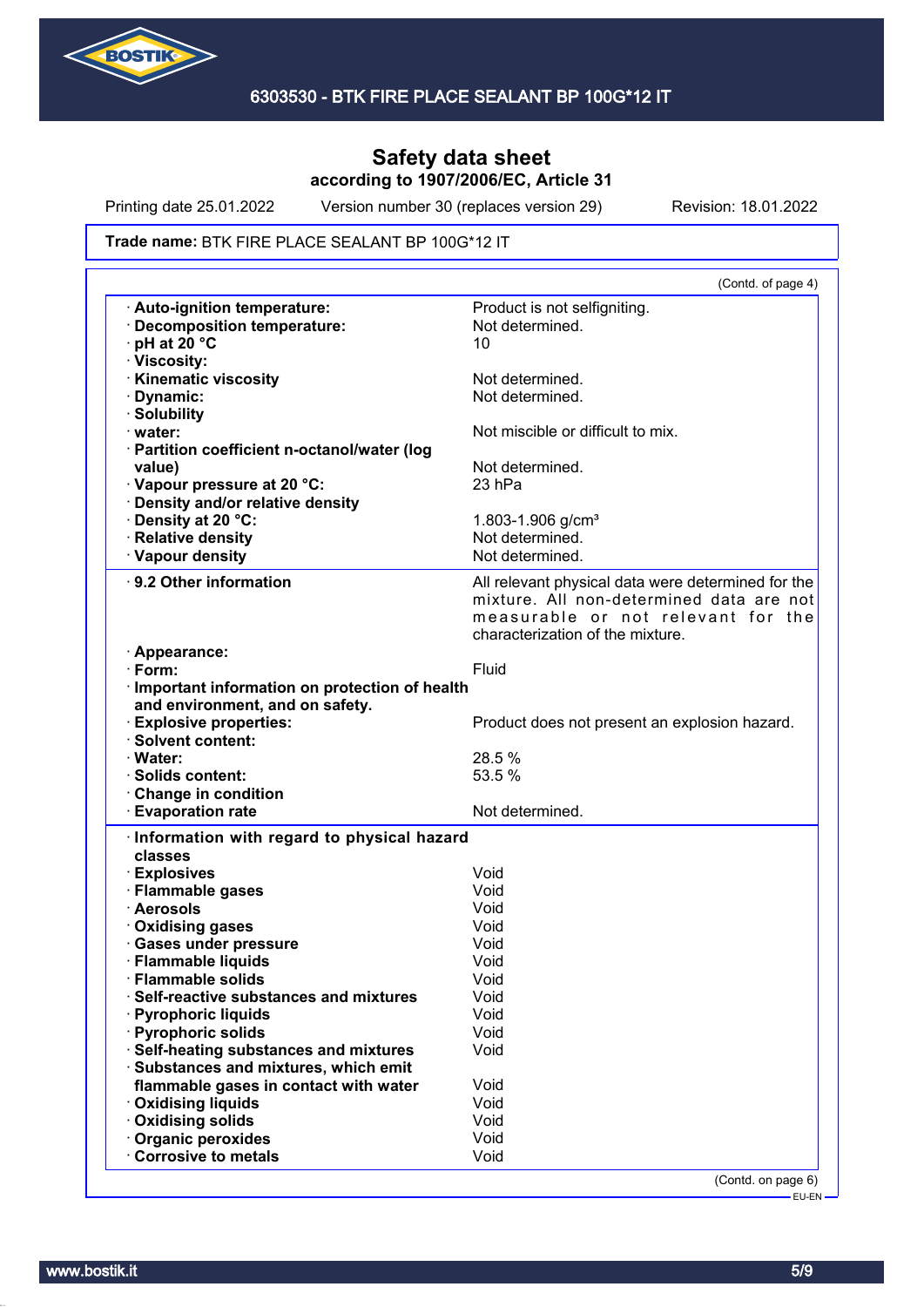

Printing date 25.01.2022 Version number 30 (replaces version 29) Revision: 18.01.2022

(Contd. of page 5)

### Trade name: BTK FIRE PLACE SEALANT BP 100G\*12 IT

**Desensitised explosives Void** 

## **SECTION 10: Stability and reactivity**

- · **10.1 Reactivity** No further relevant information available.
- · **10.2 Chemical stability**
- · **Thermal decomposition / conditions to be avoided:**
- No decomposition if used according to specifications.
- · **10.3 Possibility of hazardous reactions** No dangerous reactions known.
- · **10.4 Conditions to avoid** No further relevant information available.
- · **10.5 Incompatible materials:** No further relevant information available.
- · **10.6 Hazardous decomposition products:** Danger of forming toxic pyrolysis products.

# **SECTION 11: Toxicological information**

- · **11.1 Information on hazard classes as defined in Regulation (EC) No 1272/2008**
- · **Acute toxicity** Based on available data, the classification criteria are not met.
- · **Skin corrosion/irritation** Causes skin irritation.
- · **Serious eye damage/irritation** Causes serious eye damage.
- · **Respiratory or skin sensitisation** Based on available data, the classification criteria are not met.
- · **Germ cell mutagenicity**
- Not applicable.
- Based on available data, the classification criteria are not met.
- · **Carcinogenicity** Based on available data, the classification criteria are not met.
- · **Reproductive toxicity** Based on available data, the classification criteria are not met.
- · **STOT-single exposure** Based on available data, the classification criteria are not met.
- · **STOT-repeated exposure** Based on available data, the classification criteria are not met.
- · **Aspiration hazard** Based on available data, the classification criteria are not met.
- · **Additional toxicological information:**
- · **Acute effects (acute toxicity, irritation and corrosivity)** Not applicable.
- · **Sensitisation** Not applicable.
- · **Repeated dose toxicity** Not applicable.
- · **11.2 Information on other hazards**
- · **Endocrine disrupting properties**

None of the ingredients is listed.

# **SECTION 12: Ecological information**

- · **12.1 Toxicity**
- · **Aquatic toxicity:** No further relevant information available.
- · **12.2 Persistence and degradability** No further relevant information available.
- · **12.3 Bioaccumulative potential** No further relevant information available.
- · **12.4 Mobility in soil** No further relevant information available.
- · **12.5 Results of PBT and vPvB assessment**
- · **PBT:** Not applicable.
- · **vPvB:** Not applicable.

(Contd. on page 7)

EU-EN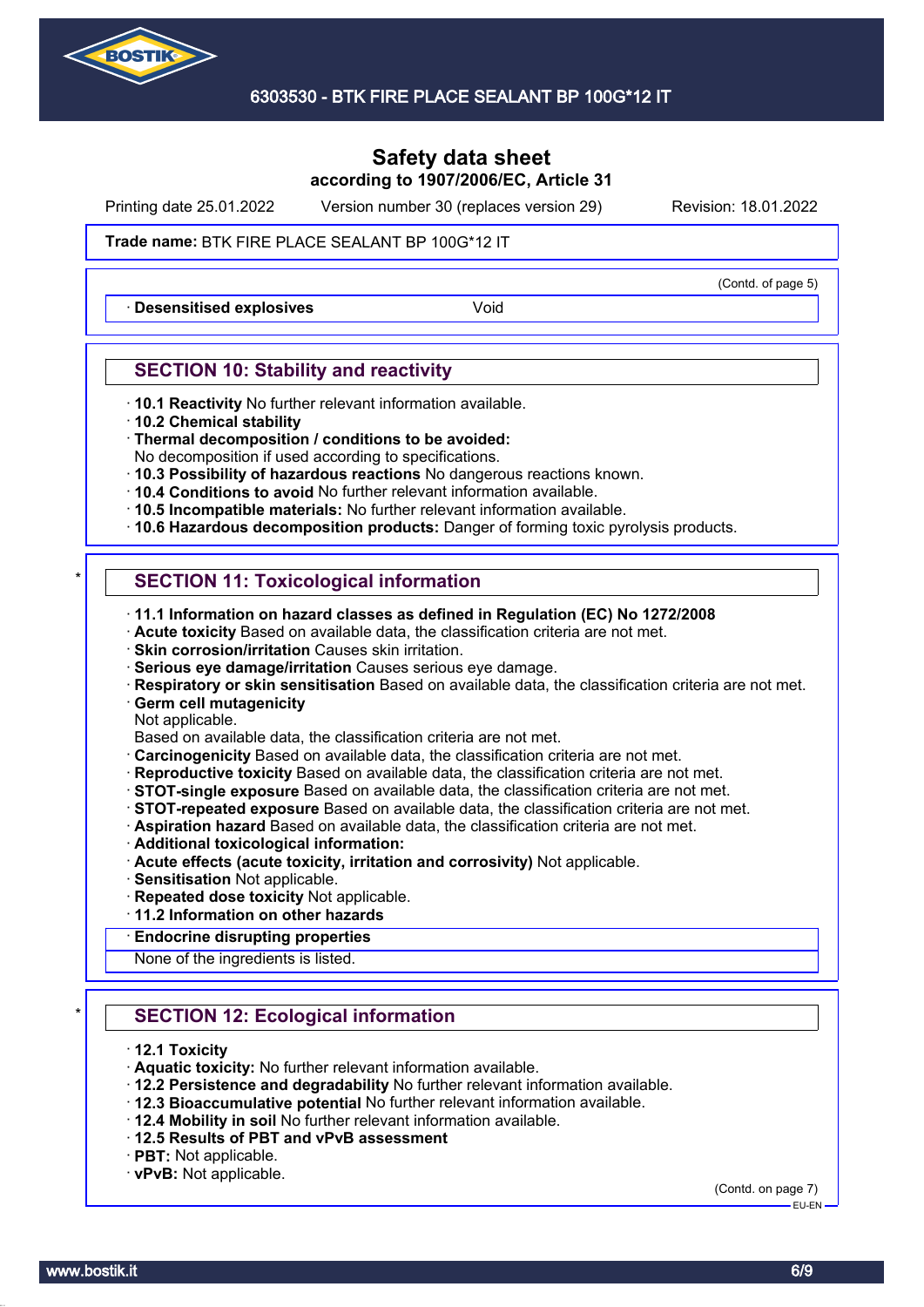

### 6303530 - BTK FIRE PLACE SEALANT BP 100G\*12 IT

## **Safety data sheet according to 1907/2006/EC, Article 31**

Printing date 25.01.2022 Version number 30 (replaces version 29) Revision: 18.01.2022

#### Trade name: BTK FIRE PLACE SEALANT BP 100G\*12 IT

#### · **12.6 Endocrine disrupting properties**

(Contd. of page 6)

- The product does not contain substances with endocrine disrupting properties.
- · **12.7 Other adverse effects**
- · **Additional ecological information:**
- · **General notes:**

Water hazard class 1 (German Regulation) (Self-assessment): slightly hazardous for water Do not allow undiluted product or large quantities of it to reach ground water, water course or sewage system.

Must not reach sewage water or drainage ditch undiluted or unneutralised.

### **SECTION 13: Disposal considerations**

· **13.1 Waste treatment methods**

· **Recommendation**

Must not be disposed together with household garbage. Do not allow product to reach sewage system.

Disposal must be made according to official regulations.

- · **Uncleaned packaging:**
- · **Recommendation:**

Packagings that may not be cleansed are to be disposed of in the same manner as the product.

| <b>SECTION 14: Transport information</b>                               |                                                                                            |
|------------------------------------------------------------------------|--------------------------------------------------------------------------------------------|
| 14.1 UN number or ID number<br>· ADR/ADN, IMDG, IATA                   | not regulated                                                                              |
| $\cdot$ ADN                                                            | not regulated                                                                              |
| 14.2 UN proper shipping name<br>· ADR/ADN, ADN, IMDG, IATA             | not regulated                                                                              |
| 14.3 Transport hazard class(es)                                        |                                                                                            |
| · ADR/ADN, ADN, IMDG, IATA<br>· Class                                  | not regulated                                                                              |
| 14.4 Packing group<br>· ADR/ADN, IMDG, IATA                            | not regulated                                                                              |
| 14.5 Environmental hazards:<br>· Marine pollutant:                     | N <sub>0</sub>                                                                             |
| 14.6 Special precautions for user                                      | Not applicable.                                                                            |
| 14.7 Maritime transport in bulk according to<br><b>IMO instruments</b> | Not applicable.                                                                            |
| · Transport/Additional information:                                    | Not dangerous according to the above<br>specifications.                                    |
| $\cdot$ IMDG<br>· Remarks:                                             | Under certain conditions substances in Class 3<br>(flammable liquids) can be classified in |
|                                                                        | (Contd. on page 8)                                                                         |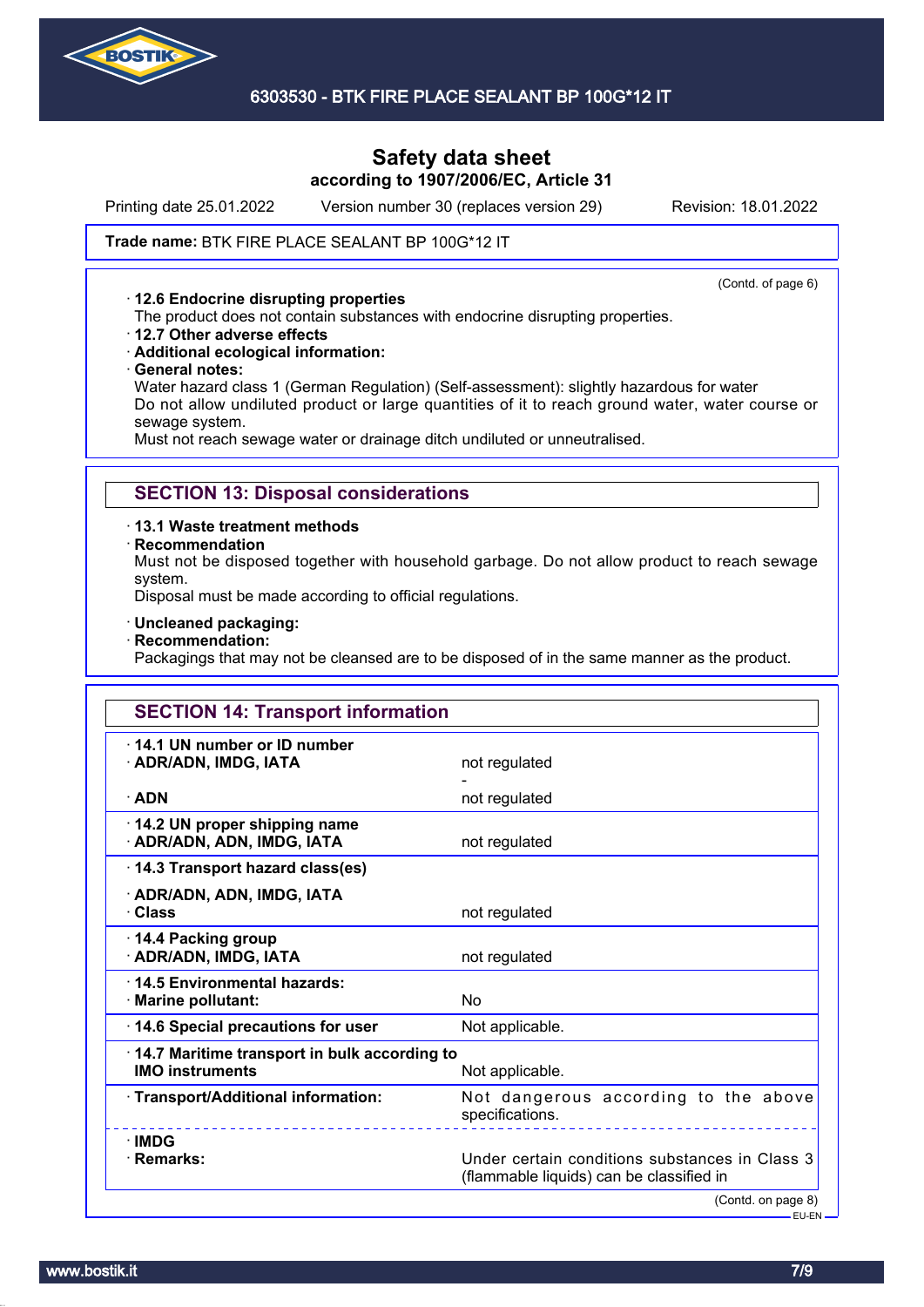

Printing date 25.01.2022 Version number 30 (replaces version 29) Revision: 18.01.2022

#### Trade name: BTK FIRE PLACE SEALANT BP 100G\*12 IT

(Contd. of page 7)

· **UN "Model Regulation":** not regulated

See IMDG, Part 2, Chapter 2.3, Paragraph 2.3.2.2

· packinggroup III.

## **SECTION 15: Regulatory information**

- · **15.1 Safety, health and environmental regulations/legislation specific for the substance or mixture**
- · **Directive 2012/18/EU**
- · **Named dangerous substances ANNEX I** None of the ingredients is listed.
- **REGULATION (EC) No 1907/2006 ANNEX XVII Conditions of restriction: 3**
- · **DIRECTIVE 2011/65/EU on the restriction of the use of certain hazardous substances in electrical and electronic equipment – Annex II**
- None of the ingredients is listed.

· **REGULATION (EU) 2019/1148**

· **Annex I - RESTRICTED EXPLOSIVES PRECURSORS (Upper limit value for the purpose of licensing under Article 5(3))**

None of the ingredients is listed.

· **Annex II - REPORTABLE EXPLOSIVES PRECURSORS**

None of the ingredients is listed.

· **Regulation (EC) No 273/2004 on drug precursors**

None of the ingredients is listed.

· **Regulation (EC) No 111/2005 laying down rules for the monitoring of trade between the Community and third countries in drug precursors**

None of the ingredients is listed.

· **15.2 Chemical safety assessment:** A Chemical Safety Assessment has not been carried out.

## **SECTION 16: Other information**

This information is based on our present knowledge. However, this shall not constitute a guarantee for any specific product features and shall not establish a legally valid contractual relationship.

#### · **Relevant phrases**

H315 Causes skin irritation.

H318 Causes serious eye damage.

H335 May cause respiratory irritation.

H373 May cause damage to organs through prolonged or repeated exposure.

# · **Classification according to Regulation (EC) No 1272/2008**

| Skin corrosion/irritation | The classification of the mixture is generally based on the                            |
|---------------------------|----------------------------------------------------------------------------------------|
|                           | Serious eye damage/eye irritation calculation method using substance data according to |
|                           | Regulation (EC) No 1272/2008.                                                          |

· **Department issuing SDS:** Bison QESH

· **Contact:** Reach coordinator

· **Date of previous version:** 06.08.2021

(Contd. on page 9)